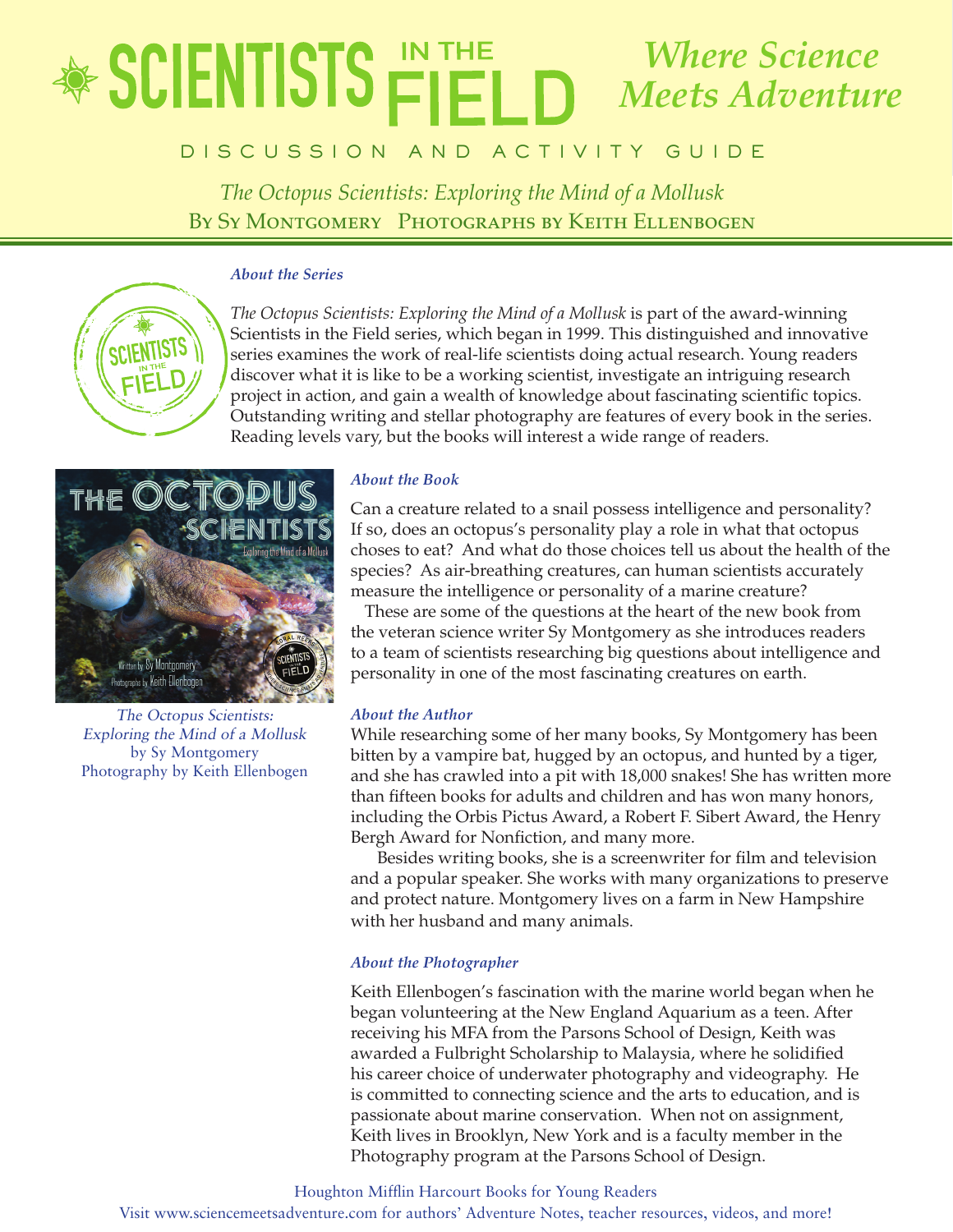# *Pre-Reading Activity*

Think about very young children that you know. You may know more than these young children, but which of them may be more intelligent than you, and how would you go about proving whether it is true or not?

Many people depend a great deal on their vision. We use color and shape to describe all sorts of things, including animals. What would happen, however, if we could not use color or pattern or shape to recognize creatures? Practice describing various common animals without using any visual attributes.

Throughout history humans have used knowledge of animals to design new inventions, devise new medicines, plan safety procedures, and more. Brainstorm a list of possible inventions, medicines, games, safety tips, and other ways humans depend on animals every day.

Watch a group of people doing the same thing, such as watching a sporting event or eating or reading. What do all the people do that is the same? What are some of the most obvious differences? As you watch, are you able to determine whether some are better at watching or eating or reading? Explain why or why not. Now watch a group of ants and try to make similar evaluations about their actions. Watch a group of fish or other small animals. Is it possible to evaluate whether individual animals within a group are more capable than others? Can we pick out different personality types?

# *Discussion Questions*

Is it possible to compare the intelligence of different species? Is it even possible to rank creatures by their intelligence when they are of the same species? Is it true that the bigger the brain is, the smarter the creature? Would this mean that males are smarter than females?

If we looked at any group of animals, could we determine whether some of those animals are better at being that animal than others? In other words, are some cats better at being a cat than other cats?

Humans use a wide variety of measures to describe people's personalities. We speak of introverts and extroverts, for example. Do animals have personalities to the same degree as humans? How would we go about proving this?

Is it possible to compare and contrast personalities of octopuses, dolphins, parrots, apes, and humans? Can we compare one species with another? What are the limitations, if this is possible?

An octopus is a mollusk. It is related to the garden snail. Do we typically think of intelligent snails? What happened in the evolution of the octopus that has many people speaking of it as "the most intelligent invertebrate?"

We can easily come up with standards for humans and their occupations or responsibilities, but can we come up with standards to suggest that some octopuses are better hunters than others? What about squirrels or sparrows or grasshoppers?

Since we do not live in the ocean, how can we be sure that our conclusions about the animal behavior of ocean animals are accurate? We have the ability, on land, to use binoculars and other tools. Our ability to see in the ocean is much more limited. How does the difference in visibility impact our understanding?

# *Applying and Extending Our Knowledge*

The very first paragraph of this book begins with a most extraordinary claim: *"The ocean is the world's largest wilderness, covering 70 percent of the globe. But this vast blue territory is even bigger than it looks from land, or even from space. It's a three-dimensional realm that accounts for more than 95 percent of all livable space on the planet—and most of it is unexplored."*

- Create a graph or chart that explains what the 5 percent is and where it is located.
- Compare the 5 percent with the 95 percent on an overlay to the graph or chart above.
- The use of the word "livable" suggests that there may be unlivable spaces on Earth. What makes a space unlivable? Given the quote above, make a

### Visit www.sciencemeetsadventure.com for authors' Adventure Notes, teacher resources, videos, and more!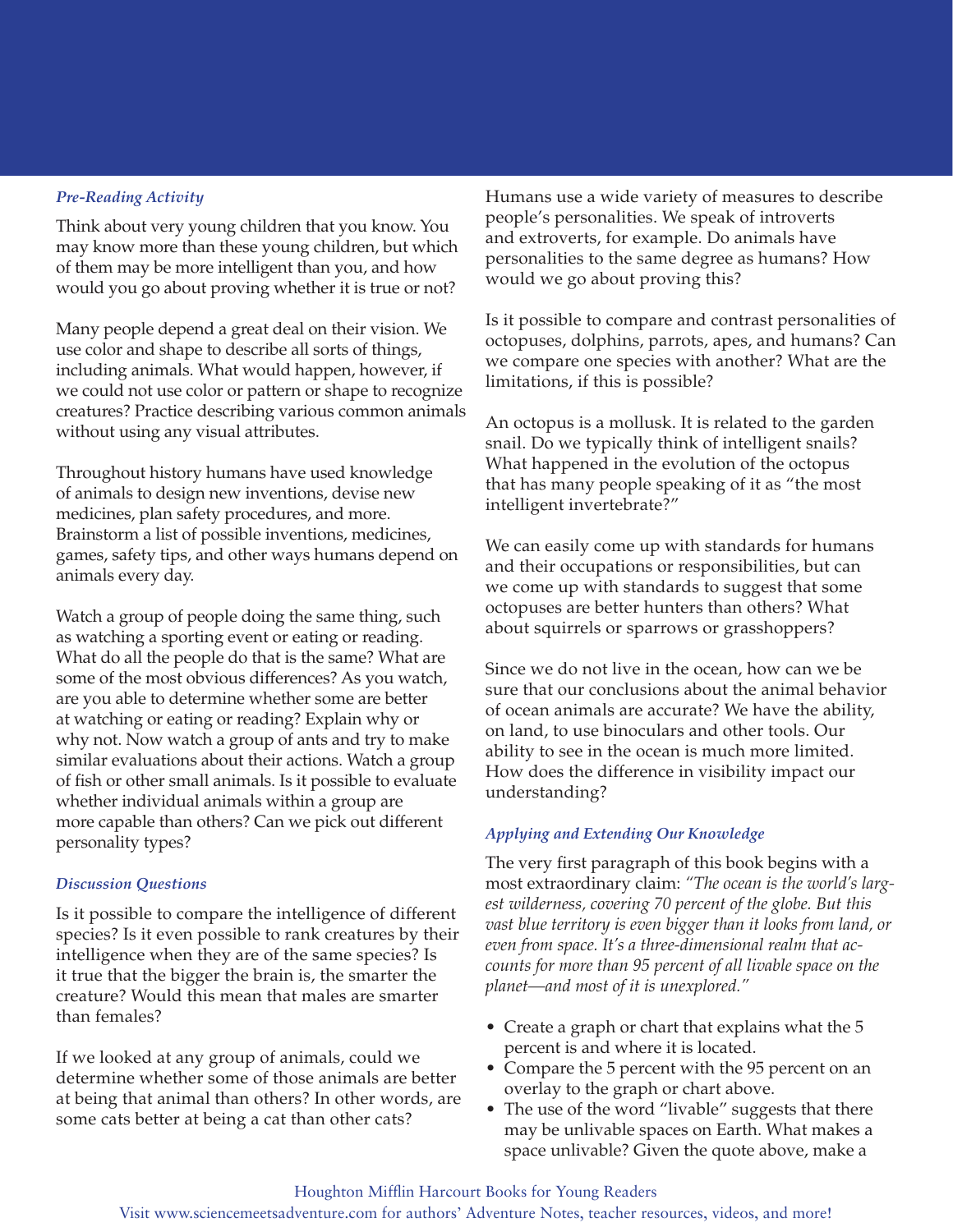# E D U C A T O R ' S G U I D E

# *The Octopus Scientists: Exploring the Mind of a Mollusk* **By Sy Montgomery photographs by Keith Ellenbogen**

third overlay (or a new graph or chart) that shows 100 percent of the planet and both the 95 percent of livable space that is the ocean, the 5 percent of other livable space, and all of the unlivable space. What is the percentage of livable to unlivable space, if any? Explain what is meant by "livable" in all three graphs or charts.

### Common Core Connections

#### CCSS.ELA-Literacy.RST.6-8.7

Integrate quantitative or technical information expressed in words in a text with a version of that information expressed visually (e.g., in a flowchart, diagram, model, graph, or table).

The first chapter uses the word "weirdness" and later speaks of the intelligence of octopuses.

- Rewrite the sentences or the sections of the book that speak of weirdness and intelligence from the point of view of the octopus.
- On social media, top ten lists are ubiquitous. Would the octopus make your top ten list of weird animals? Create your top ten list of weird animals with a brief annotation for why you choose as you do. If the octopus is not on your list, how many more animals until you list the octopus? Explain your reasoning.
- Create a different top ten list. This time use "intelligence" as the attribute. Would the octopus make your top ten list of smart animals? Create your top ten list of intelligent animals with a brief annotation for why you choose as you do. If the octopus is not on your list, how many more animals until you list the octopus? Explain your reasoning.

# Common Core Connections

#### CCSS.ELA-Literacy.RST.6-8.4

Determine the meaning of symbols, key terms, and other domainspecific words and phrases as they are used in a specific scientific or technical context relevant to grades 6-8 texts and topics. CCSS.ELA-Literacy.RI.6.4

Determine the meaning of words and phrases as they are used in a text, including figurative, connotative, and technical meanings. CCSS.ELA-Literacy.W.6.1.a

Introduce claim(s) and organize the reasons and evidence clearly. CCSS.ELA-Literacy.SL.6.1.c

Pose and respond to specific questions with elaboration and detail by making comments that contribute to the topic, text, or issue under discussion.

On page 1 Montgomery writes, *"We're looking for octopus—the Pacific day octopus, to be exact, one of perhaps 250 octopus species on the planet. Pacific day octopuses grow to more than four feet long. They're not rare or endangered. Should be pretty easy to find, right?/'Ptttttthhhth!'"*

- Bring in to the classroom some plush toy that is larger than twelve inches. Have different teams of students design a background for this plush toy that hides it in plain sight. Draw, paint, bring in fabric, bring in items, and use what is in the classroom to make this plush toy as difficult to spot as possible without putting it completely behind something. The goal should be to have the plush toy out in the open and still be difficult to spot.
- Bring in one of the Where's Waldo books or similar books. Using a document camera (with the projection initially turned off) find a page to share with the whole class on a projection screen. Create teams of students (three or four to a group). When all the groups are ready, turn on the projection. The first team to spot Waldo (and prove it) gets a point. Play until one team wins three or more times. Adjust the rules to match your students. After the game is over, examine what the illustrator has done to misdirect our eyes and make it difficult to spot Waldo. Make a list of artist techniques. Compare these techniques to what the octopus does to blend in. Create a Venn diagram to compare them.

# *Common Core Connections*

#### CCSS.ELA-Literacy.SL.6.2

Interpret information presented in diverse media and formats (e.g., visually, quantitatively, orally) and explain how it contributes to a topic, text, or issue under study. CCSS.ELA-Literacy.RST.6-8.7

Integrate quantitative or technical information expressed in words in a text with a version of that information expressed visually (e.g., in a flowchart, diagram, model, graph, or table).

The "An Octet Of Octo Facts" sidebar on page 11 provides a small glimpse at the world of octopuses and mentions that there are more than 250 other species of octopus.

• Prepare an online presentation defining the words

# Houghton Mifflin Harcourt Books for Young Readers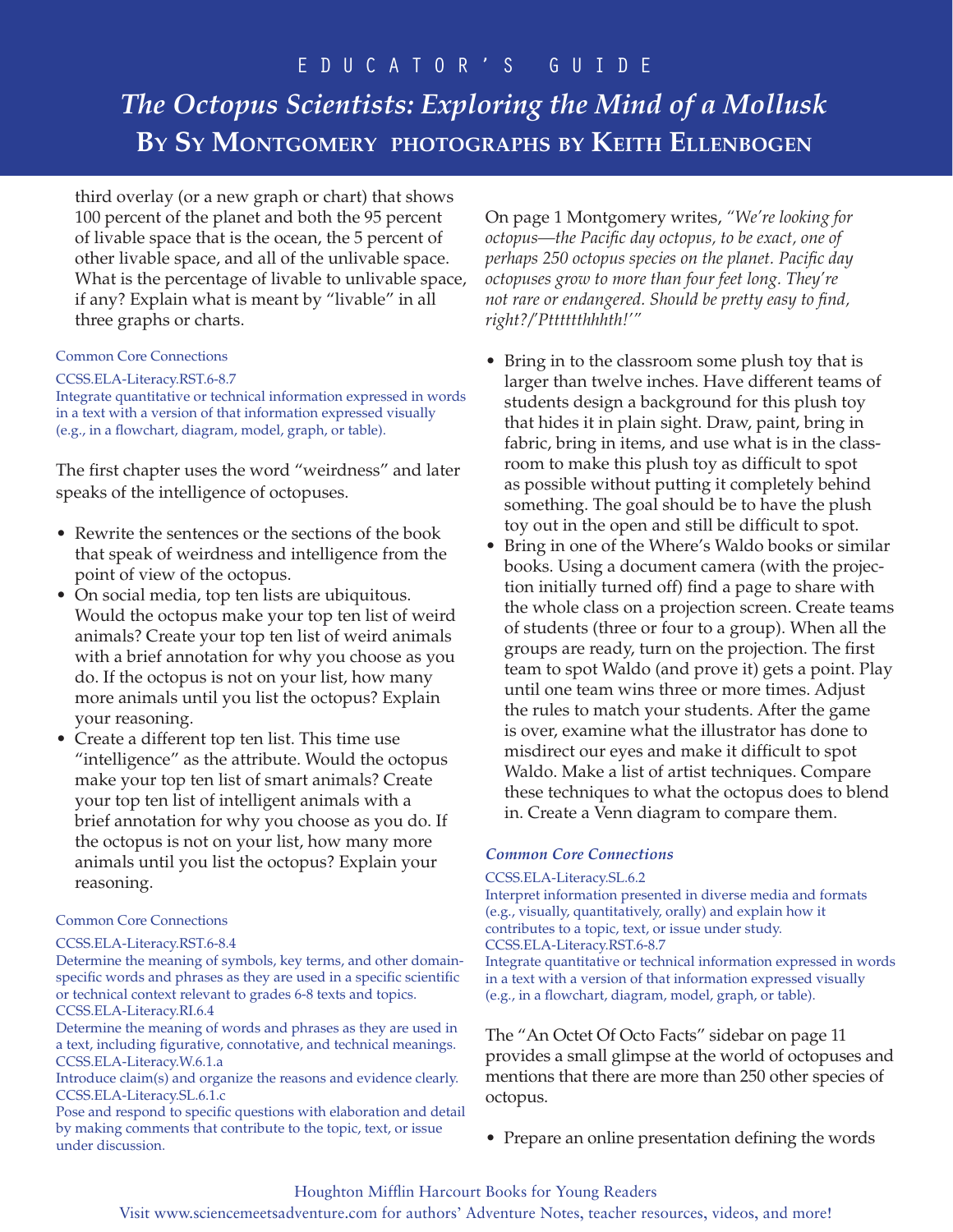*mollusk* and *octopus*. Show viewers representatives of at least ten different species of octopus.

- In the presentation, make sure to explain the difference between various species in terms of size, coloration, range, diet, behavior, predators, threats to the specific octopus, and any other pertinent facts. Since the Pacific day octopus is the featured member of the octopus species, create a presentation (online or a poster) comparing other species to this one.
- Make a map showing where various types of octopuses live, including ranges.
- Make a set of trading cards showing the types of octopuses, their range, what they eat, threats to the various octopus species, and other interesting facts.
- Prepare a poster or an online presentation distinguishing octopuses from other mollusks.

On page 13 we read, *"'That's going to be fringing reef,' Yannick explained, mentioning one of the three main types of coral reefs scientists study. A fringing reef is found in shallow water close to shore. A barrier reef is separated from shore by deep water; another coral reef type is an atoll, shaped like a ring with water in the middle."*

- Research these three types of coral reefs to determine which type is the home for more octopus species (list them).
- Prepare a report that explains in more detail how these different reefs form. Which animals are most common in each of these types of reefs?
- Prepare an illustrated definition for some of the more common types of corals found on these reefs. Make sure to explain why corals are not in the plant family.

#### *Common Core Connections*

#### CCSS.ELA-Literacy.W.6.2.a

Introduce a topic; organize ideas, concepts, and information, using strategies such as definition, classification, comparison/ contrast, and cause/effect; include formatting (e.g., headings), graphics (e.g., charts, tables), and multimedia when useful to aiding comprehension.

#### CCSS.ELA-Literacy.RST.6-8.7

Integrate quantitative or technical information expressed in words in a text with a version of that information expressed visually (e.g., in a flowchart, diagram, model, graph, or table). CCSS.ELA-Literacy.RH.6-8.7

Integrate visual information (e.g., in charts, graphs, photographs, videos, or maps) with other information in print and digital texts. CCSS.ELA-Literacy.SL.6.5

Include multimedia components (e.g., graphics, images, music, sound) and visual displays in presentations to clarify information. CCSS.ELA-Literacy.W.7.2

Write informative/explanatory texts to examine a topic and convey ideas, concepts, and information through the selection, organization, and analysis of relevant content.

#### CCSS.ELA-Literacy.WHST.6-8.7

Conduct short research projects to answer a question (including a self-generated question), drawing on several sources and generating additional related, focused questions that allow for multiple avenues of exploration.

CCSS.ELA-Literacy.WHST.6-8.2

Write informative/explanatory texts, including the narration of historical events, scientific procedures/ experiments, or technical processes.

The scientists in this book are located in French Polynesia at CRIOBE (Centre de Reasearches Insulaires et Observatoire de l'Environnement de Polynesie Francasie).

- Locate this group of islands on a map and plot the most direct route to Moorea from your school.
- Prepare two marketing brochures for the Society Islands designed to attract tourists. The first brochure is for humans. The second brochure is for octopuses.
- While French Polynesia has a small total land mass of just over 3,500 kilometers (convert this to miles), it is spread out over a much larger expanse of ocean. Make a map that shows your school. If you drove 3,500 kilometers, where would you be? Using a compass, place your town in the radius and trace a circle showing where you would be if you walked in any direction for 3,500 kilometers. Make sure to share the scale on the map to prove that the distance from your town to the circle is 3,500 kilometers.
- If you trace a line between the two islands of French Polynesia that are the farthest apart, how large is that area? What happens if you use the total area of all the islands and the ocean to do the previous activity? How far would you walk? List some possible locations of where you could be. Create a picture glossary of many of the more common

organisms found in French Polynesia.

• Indicate which ones, if any, are also found outside of French Polynesia. Indicate whether an organism is a year-round resident or a transient species. If

#### Houghton Mifflin Harcourt Books for Young Readers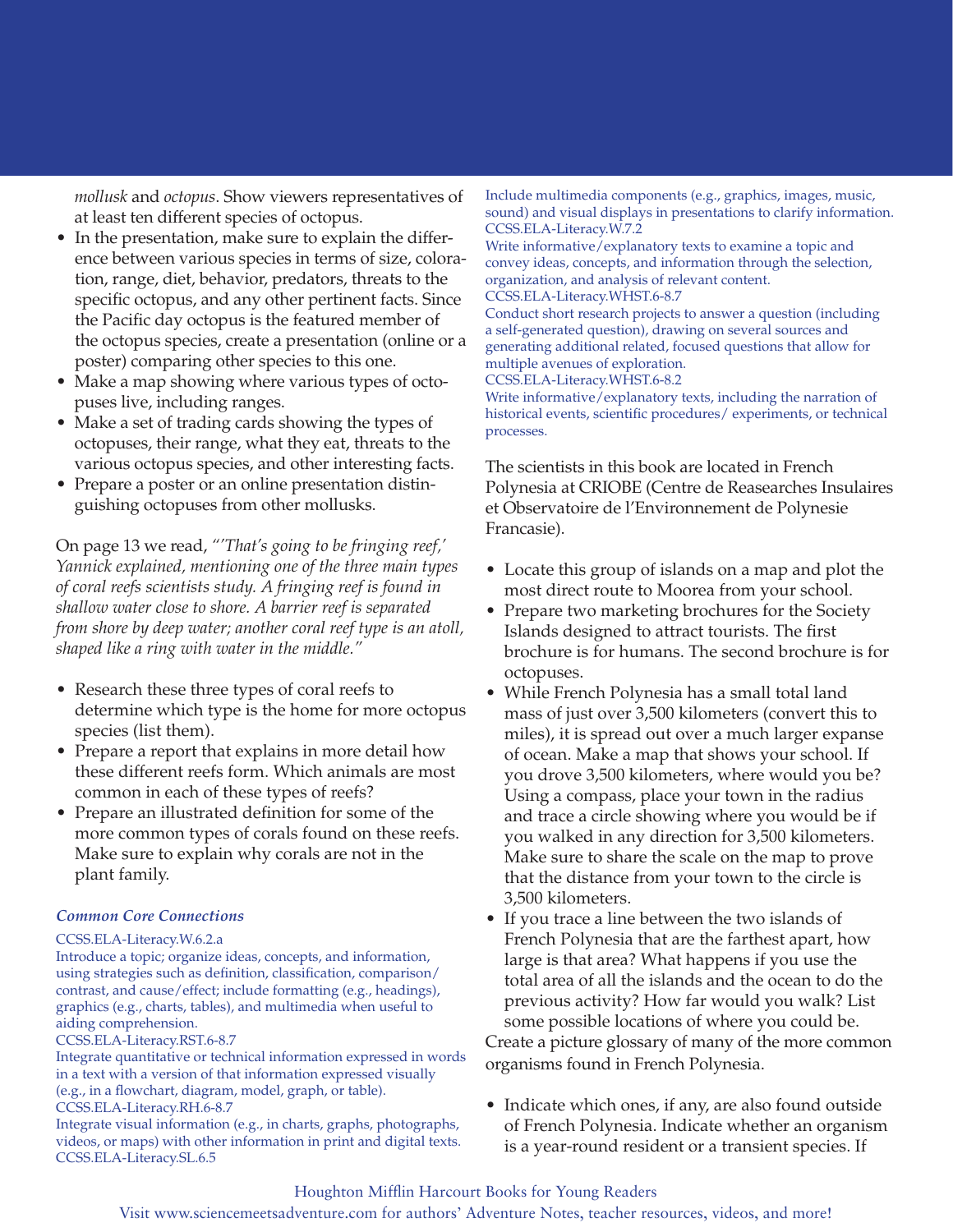# e d u c a t o r ' s G u i d e

# *The Octopus Scientists: Exploring the Mind of a Mollusk* **By Sy Montgomery photographs by Keith Ellenbogen**

transient, how long do they stay?

- Include scientific name, common name, range, animal description, habitat description, diet, and any noteworthy facts (about behavior or endangered status, etc.).
- Group animals by families and then alphabetical by scientific name.

On pages 16–17, Montgomery writes: *"I was beginning to wonder how anyone could ever find octopuses anywhere. The octopus specializes in looking like anything but itself. It squeezes itself into a den so tight you might never see it there, hides or rests most of the time, and moves dens frequently. How do you find a hiding, invisible creature in a place you've never been before?"* 

- Brainstorm with your students what kinds of organisms the class could observe in an outdoor area, such as a field or empty lot or wilderness area (whichever matches your school environment). Make predictions for what animals should be there. Make a list of ways you could prove that these animals are present in the environment even if you do not see them.
- While looking for the elusive octopus, the scientists observed many other creatures. Create a field book for animal observations, stressing the importance of dates, drawing, and description. The American Museum of Natural History has good information about field journals here: www.amnh.org/explore/ curriculum-collections/biodiversity-counts/whatis-biodiversity/doing-science-researchers-andexhibition-staff-talk-about-their-work.-keepinga-field-journal-1. You may also use iPads, digital cameras, or other devices to create an electronic field journal.
- Divide the outdoor area using string or hula hoops or natural markers and assign students a specific section to monitor with a field journal. Make sure to map the site so the students are always observing the exact same location. For the next month (or longer), have students record their observations as regularly as time permits (ideally, on a daily basis). You may wish to have students record the GPS coordinates for their specific location.
- Divide the class into groups and have certain groups specialize in a specific organism (in addition

to their field journal work) and have another group work on looking for animals that should be present in the area but have not yet been observed.

- Create a class booklet of the questions students have written. When appropriate, have these questions guide the next day's observations. Have other students use their own observations to formulate answers or theories concerning the questions. These activities, above, may also be used by students in outdoor areas of their own choosing (and assigned as homework or extra credit). Discuss with students whether a field journal could even be done in, say, the lunchroom.
- Compare the class predictions before starting with what the class observes monthly (and at the end of the time period). What new predictions and hypotheses do the students have?
- At what point should we give up looking for an animal that we have not been able to find? Write an argument for abandoning a search and write an argument for continuing to search. Your students may even enjoy debating this. Conduct a mock trial with lawyers, witnesses, a judge, and jury members over whether or not to continue a search. Use the discussion of the sea cucumber on page 14 to guide ways in which to present and use evidence.

# *Common Core Connections*

#### CCSS.ELA-Literacy.SL.6.1

Engage effectively in a range of collaborative discussions (one-onone, in groups, and teacher-led) with diverse partners on grade 6 topics, texts, and issues, building on others' ideas and expressing their own clearly.

CCSS.ELA-Literacy.SL.6.1.c

Pose and respond to specific questions with elaboration and detail by making comments that contribute to the topic, text, or issue under discussion.

#### CCSS.ELA-Literacy.SL.6.6

Adapt speech to a variety of contexts and tasks, demonstrating command of formal English when indicated or appropriate. (See grade 6 Language standards 1 and 3 for specific expectations.) CCSS.ELA-Literacy.WHST.6-8.7

Conduct short research projects to answer a question (including a self-generated question), drawing on several sources and generating additional related, focused questions that allow for multiple avenues of exploration.

CCSS.ELA-Literacy.RST.6-8.7

Integrate quantitative or technical information expressed in words in a text with a version of that information expressed visually (e.g., in a flowchart, diagram, model, graph, or table).

### Houghton Mifflin Harcourt Books for Young Readers

#### Visit www.sciencemeetsadventure.com for authors' Adventure Notes, teacher resources, videos, and more!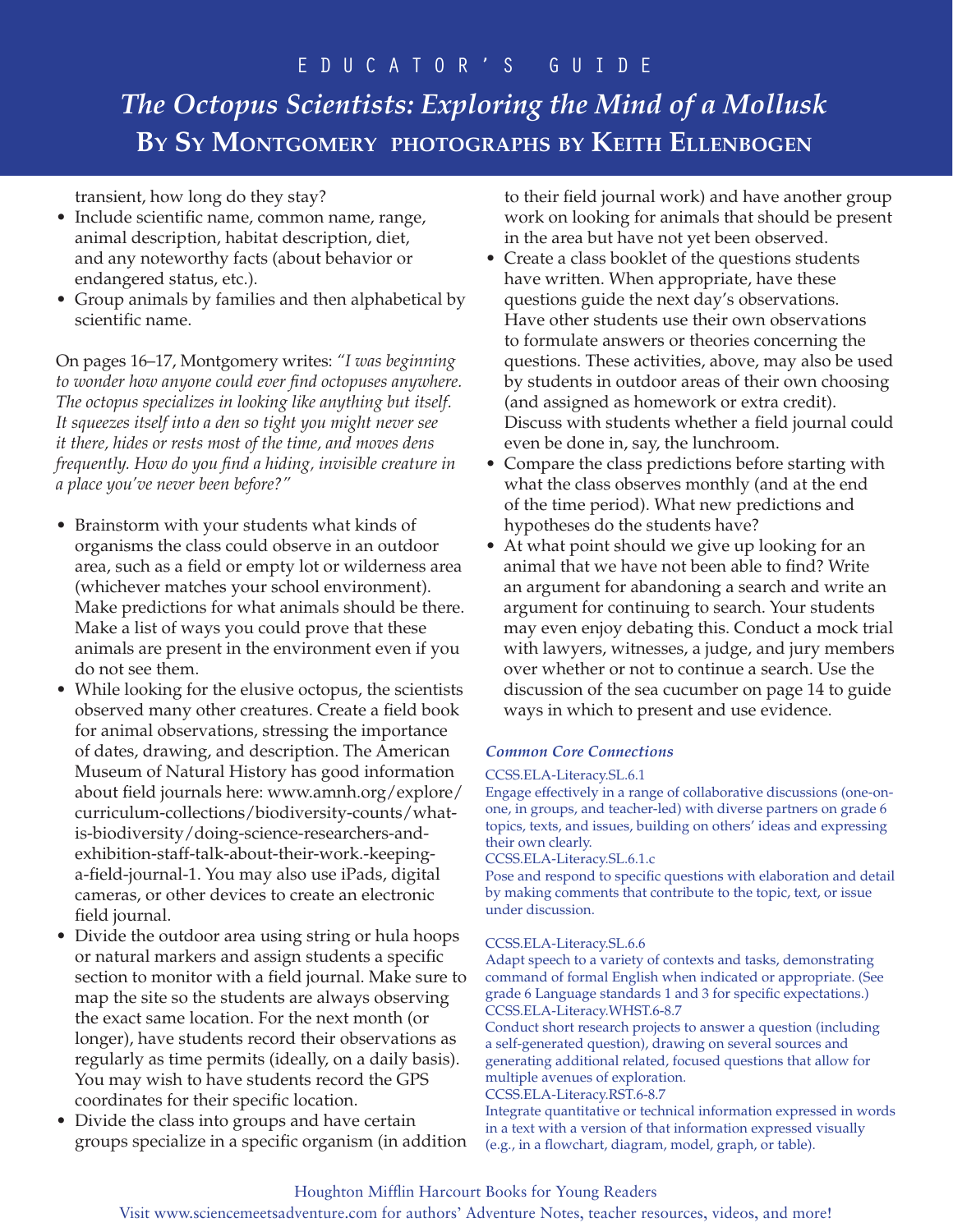#### CCSS.ELA-Literacy.RH.6-8.7

Integrate visual information (e.g., in charts, graphs, photographs, videos, or maps) with other information in print and digital texts. CCSS.ELA-Literacy.SL.6.5

Include multimedia components (e.g., graphics, images, music, sound) and visual displays in presentations to clarify information. CCSS.ELA-Literacy.RST.6-8.3

Follow precisely a multistep procedure when carrying out experiments, taking measurements, or performing technical tasks. CCSS.ELA-Literacy.W.6.1

Write arguments to support claims with clear reasons and relevant evidence.

CCSS.ELA-Literacy.W.6.3

Write narratives to develop real or imagined experiences or events using effective technique, relevant descriptive details, and wellstructured event sequences.

#### CCSS.ELA-Literacy.WHST.6-8.2

Write informative/explanatory texts, including the narration of historical events, scientific procedures/ experiments, or technical processes.

Montgomery is compelled to share information about the team. On pages 7–10, she provides information about each member of the team.

- Make a class book modeled after these descriptions forecasting what each class member would offer to a scientific team. This is a venture into speculative nonfiction—the goal is to honestly envision ourselves as scientists (regardless of whether or not that is our current career goal). List skills that we have or see ourselves developing that would be of use to the team.
- Encourage students who do have an existing science passion to adapt their biographical entry to fit a project related to their current interest.

In chapter 4, the science team reviews the protocol for data collection, *"First, check the den to see if the octopus is in. If so, administer the personality test. What does the octopus do as we approach it? Hide? Change color? Squirt ink? Or come out? Next, gently touch the octopus with a pencil. What does it do? Does it leave the burrow? Block the entry? Grab the pencil? And finally, collect the prey remains around the den. What does the octopus do then? Does it erect papillae? Blow a jet of water? Just watch? Or ignore us completely?"*

• Put on your octopus therapist's hat and write predictions for what the various behaviors may tell us about the octopus's personality. Justify your answers.

• Pick another common animal, such as a dog. Design one or two simple tests to gauge whether or not it is possible to conclude anything about canine personality. If possible, record observations of ten or more dogs responding to your tests. Obviously, safety of both people and animals is the highest priority. Use common sense and do not put yourself or the dogs in harm's way. Write an annotation of your experiment. Make sure to record the date, time, participants, and other data or procedures. Scientists evaluating your data should be able to verify your results and duplicate your procedures.

#### *Common Core Connections*

#### CCSS.ELA-Literacy.W.7.2

Write informative/explanatory texts to examine a topic and convey ideas, concepts, and information through the selection, organization, and analysis of relevant content.

CCSS.ELA-Literacy.WHST.6-8.2

Write informative/explanatory texts, including the narration of historical events, scientific procedures/ experiments, or technical processes.

CCSS.ELA-Literacy.RST.6-8.3

Follow precisely a multistep procedure when carrying out experiments, taking measurements, or performing technical tasks.